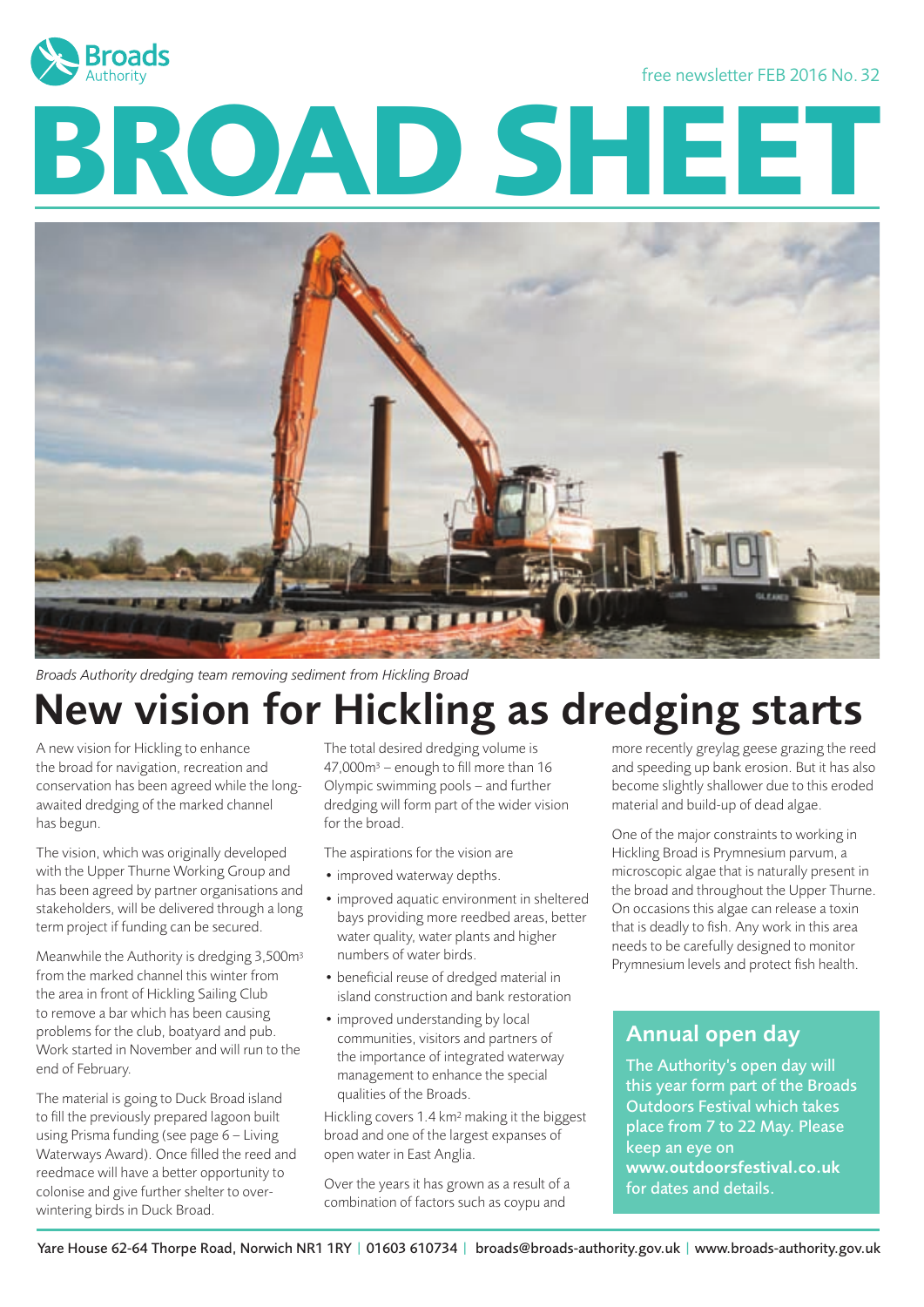

*Turntide jetty restoration in progress - photo ©*GT Rochester

# Turntide jetty restored

#### Much needed work on the 160-year-old Turntide Jetty on Breydon Water was completed in July at a cost of £357,000.

The essential part of Turntide Jetty is now secure for several decades and, with new piling, sits higher above the water to be more visible to boaters passing at high tide.

The Broads Authority awarded a contract in January 2015 for the re-piling of the jetty, which was first constructed in the 1860s.

This jetty directs the flow of the rivers Yare and Waveney where they meet at the western end of Breydon Water and is a prominent landmark for vessels heading across Breydon Water to the southern rivers and broads.

The Authority inherited it when management of the Breydon Water and Lower Bure navigation was transferred from the Great Yarmouth Port Authority in 2010 and recognised that, like a number of other timber structures on Breydon Water, it was in a poor condition with some of the piled walls failing and becoming a hazard to navigation.

As significant investment was required the Authority began by commissioning a sediment and water flow study.

This hydromorphological study involved modelling the typical flow regimes in and around Breydon Water to predict the likely consequences of maintaining or removing the declining structures of Turntide Jetty and the Dickey Works.

The research also helped understanding of the likely dredging requirements under different scenarios of replaced or removed structures.

It was undertaken by a team of specialists from JBA Consulting based in Yorkshire, partnered with the renowned Dutch hydraulic specialists Deltares, who gathered the data and ran specialist 3D computer models.

The study showed that Turntide Jetty does effectively direct the flow of the Yare and reduce accumulation of sediment in the Waveney channel. It did however also suggest that a shorter jetty would still produce the same effect, and direct the flow of the River Yare as desired.

On this basis the decision was made to embark on a project to reconstruct only the essential part of the jetty.

Together with Norwich-based engineering consultants from Canham Consulting, a design was drawn up for a hardwood piled structure similar to the existing jetty which has lasted since the 1860s.

A tender process was then undertaken at the end of 2014 for the construction work and the successful contractor GT Rochester Plant from Aylsham began work on site in March 2015 and took four months to complete.

# Tolls rise to pay for extra work

The rise in tolls for 2016/17 will allow extra work to be carried out for the benefit of the boating community.

Overall 92% of private boats will be subject to a rise of less than £20 a year and this will fund practical work at Hickling Broad (page 1) together with an increase in overall operational activities, such as tree clearance across the system.

The three principle uses of the income are dredging the rivers and broads, maintaining the infrastructure and facilities, particularly the network of nearly 60 free 24 hour moorings, and patrolling by the Authority's Rangers.

Members of the Authority adopted the recommendations of its Navigation Committee including the reduction in the multiplier for weekly hired craft from 2.62 to 2.55. This was in recognition of both the importance of the hire boat industry to the local economy and the pressures upon it.

The new charges mean that a small private sailing boat of 5m2 will pay an extra £2.52 for the year and a similar sized private motor boat an extra £5.04.

In cash terms the reduction in the multiplier will bring the increase for hire boats more in line with the rise for private boats. For example a 48m2 private boat will pay an extra £26.04 for the year and the same sized hire boat £32.15. If the multiplier had been left unchanged the rise for the hire boat would have been £57.69.

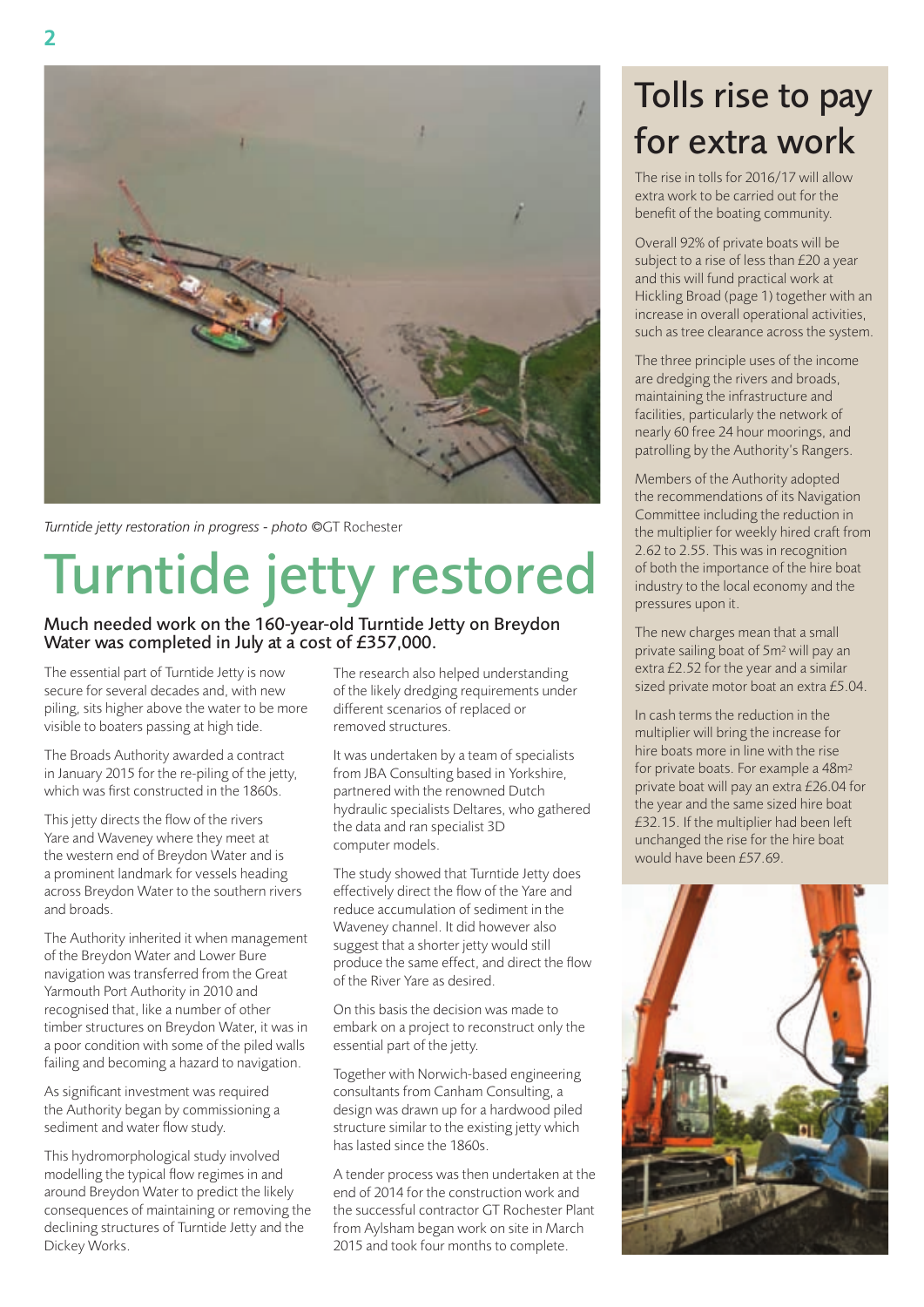

*Stones Mill, one of the heritage assets within the project area - photo by Julian* 

# Multi-million pound award for Broads project

The Broads Landscape Partnership received an earmarked grant of  $E2.6$ m from the Heritage Lottery Fund (HLF) for the Water, Mills and Marshes project, it was announced in October.

The project aims to enrich and promote heritage sites in the area between Norwich, Great Yarmouth, Lowestoft, Acle and Loddon, unlock the benefits of this distinctive landscape for local people and give them the skills to protect it as a legacy for future generations.

Development funding of £226,000 has also been awarded through the HLF's Landscape Partnership (LP) programme to help the partnership progress its plans to apply for a full grant at a later date. Work on the development phase will begin this year while the second round is scheduled for 2017.

Fifty-five organisations will then be involved in implementing 38 individual projects over a five-year delivery phase. The project will be worth a total of £4.5m including match funding.

The scheme will see people from all walks of life and ages, from urban and rural areas, understanding, benefitting from and enjoying the special qualities of the Broads. Capturing stories from older generations and training younger people in heritage skills, will also

ensure that the Broads is enjoyed for the future.

Iconic drainage mills on Halvergate marshes, an area which boasts one of the greatest concentrations in Europe, will be documented and renovated through a Heritage Construction Skills training scheme.

Local people's access to, and appreciation of, activities on their doorstep will improve through activity points at each of the urban hubs, improved interpretation and information throughout the area and through initiatives like Youth Ranger schemes and special celebrations.

The project will also explore potential archaeological sites and recreate the skills required in the reconstruction of the medieval Chet boat.

Explaining the importance of the HLF's support, Robyn Llewellyn, Head of Heritage Lottery Fund East of England, said: "The Broads is Britain's largest protected wetland and third largest inland waterway, and one of the UK's most beautiful and recognisable landscapes.

"It also contains a fascinating array of built, industrial heritage in the form of drainage mills, ancient dykes and listed buildings. I'm delighted that thanks to National Lottery players we have been able to fund this project to save this precious drained marsh landscape, conserve threatened habitats and species, and to reconnect people with the natural heritage all around them."

The Broads Authority is lead partner in the project. John Packman, Chief Executive said: "We are absolutely thrilled with this award which will not only help enhance the Broads landscape but will broaden people's idea of what that landscape means, help them connect with it and give them the skills to cherish it."

Jacquie Burgess, Chairman of the Broads Authority, said: "Members are delighted that the hard work by Broads Authority staff and our partners in preparing the bid has been rewarded. We all look forward to an exciting 18 months, as plans for the projects included in the bid are firmed up."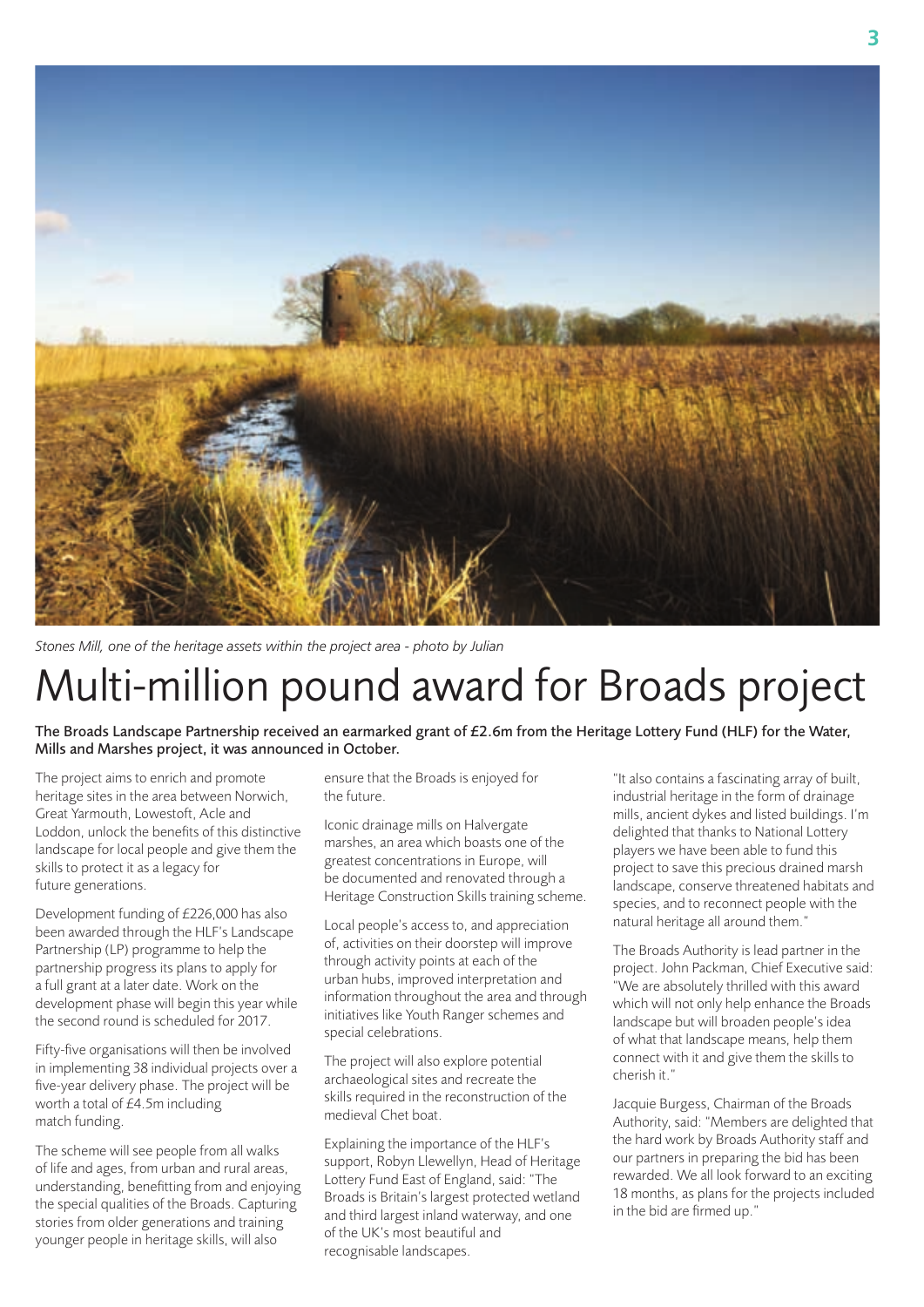

Reproduced by permission of Ordinance Survey on behalf of HMSO. © Crown copyright and database right 2014. Ordinance Survey Licence number 100021573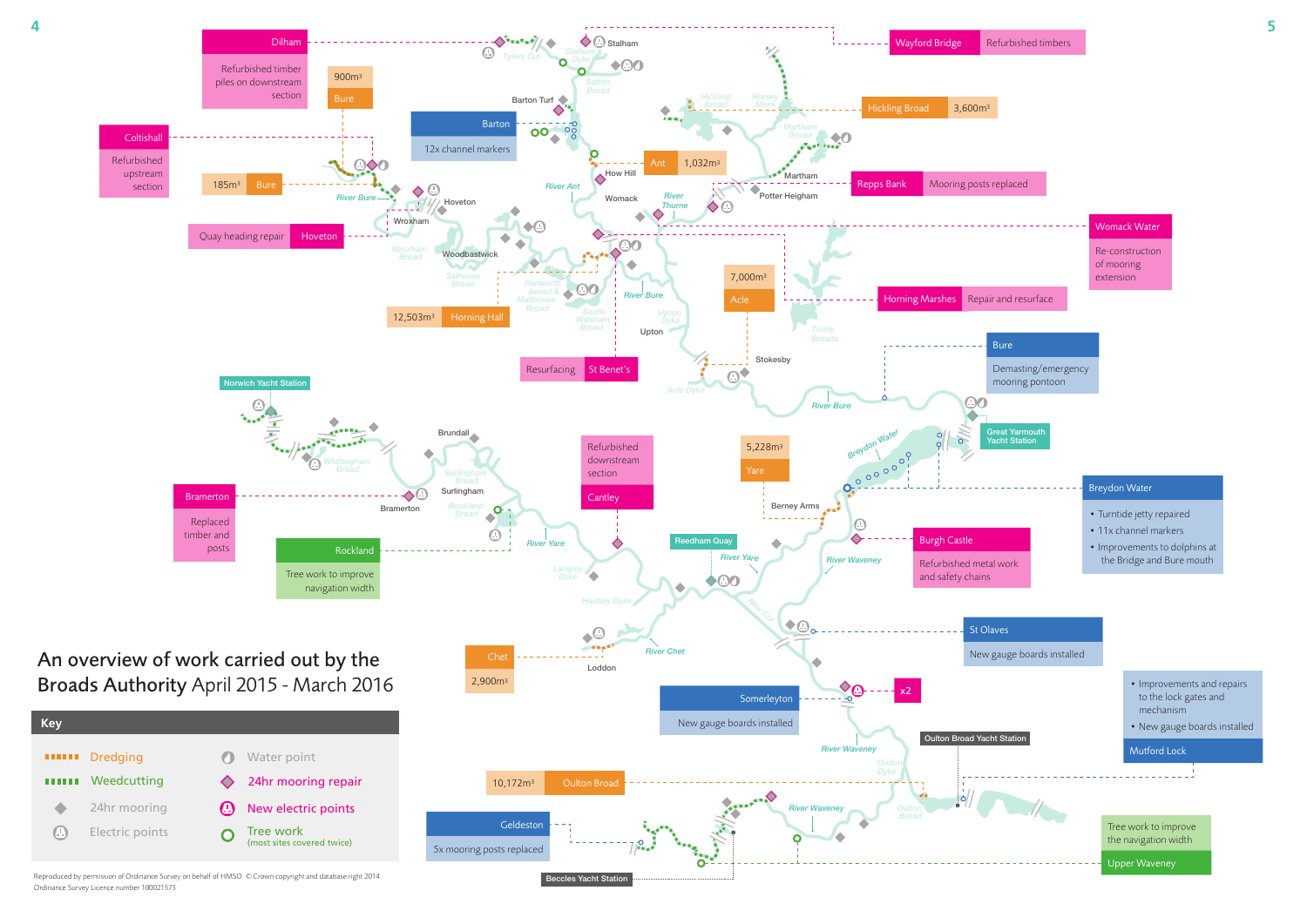

# Innovative project commended in national awards

A project to restore an eroded reedbed utilising barricade building techniques used by the Army in Afghanistan was commended at a national awards ceremony.

The Broads Authority project at Duck Broad was one of four shortlisted for the Environment category in the Living Waterways Awards which took place at a ceremony in London in October.

The project has helped separate the broad from the main channel and improved water quality within it. As a result wildfowl have been seen making their homes there again.

It competed against the Inland Waterways Association Himalayan Balsam Campaign and fellow runners up the River Tale Restoration at Ottery St Mary and Wolvercote Lakes in Oxford.

An independent panel of experts, led by

## New apprentices

The Authority welcomed three new apprentices this year in a bid to train young people in a range of practical skills and boost the future talent base.

The trio spend a year with the Construction, Maintenance and Environment Team (CME) and will study for a Level 2 Certificate in work-based Environmental Conservation, through Easton & Otley College.

In addition to the academic qualification they will develop practical skills like brush cutter and clearing saw certificates, chainsaw proficiency, first aid, herbicide spraying and work boat handling.

Christopher Rodrigues CBE, selected the finalists for the awards which were launched by the Canal & River Trust in January in a bid to recognise the most inspiring and exciting waterway-based improvement projects across the UK.

Tony Hales, chairman of the Canal & River Trust, said: "The Living Waterways Awards celebrate the individuals, communities and organisations that have done the most to make a difference to the nation's rivers canals, lochs, lakes, reservoirs and docks, making them exciting places to live, learn and spend time.

"After a series of visits and assessments, which saw the expert judges travel from

. . . . . . . . . .

All these skills will be learnt while carrying out practical work projects such as fen management, boardwalk repairs, mooring maintenance, pony movements and checks, erosion protection schemes, quay heading repairs and other works to maintain the environment and Authority assets.

Rob Rogers, Head of CME, said: "This exciting new scheme was developed to address a particular problem in that within the next 10 years more than 75% of our skilled and very experienced workforce within CME will have reached retirement age.

"Recruiting people with the correct skills, good knowledge of the Broads environment, boat handling skills, experience of working

Sandwich to Enniskillen and from Glasgow to Devon, we are thrilled to announce the shortlist of finalists."

The project at Duck Broad saw reinforced steel baskets, filled with rocks and sediment, joined together to make the perimeter of a one hectare spit of land. This was filled with 12,000 cubic metres of sediment dredged from Heigham Sound and planted with common reed and reedmace.

It restored the reedbed to how it would have looked in 1946, based on aerial photography.

The dredging of Heigham Sound to create the reedbed has also improved channel depth for navigation.

outside in all weathers and a passion for the Broads has proven to be extremely difficult, so 'growing' our own is a big advance forward."

. . . . . . . . . . . . .

The Apprenticeship Programme is a rolling project and the Authority will start recruiting more young people in July 2016, ready for them to start in September as the first apprentices are completing their course.

Although it is not possible to guarantee any of the apprentices jobs at the end of the year, details will be kept on file so that when a vacancy arises they can be invited to apply.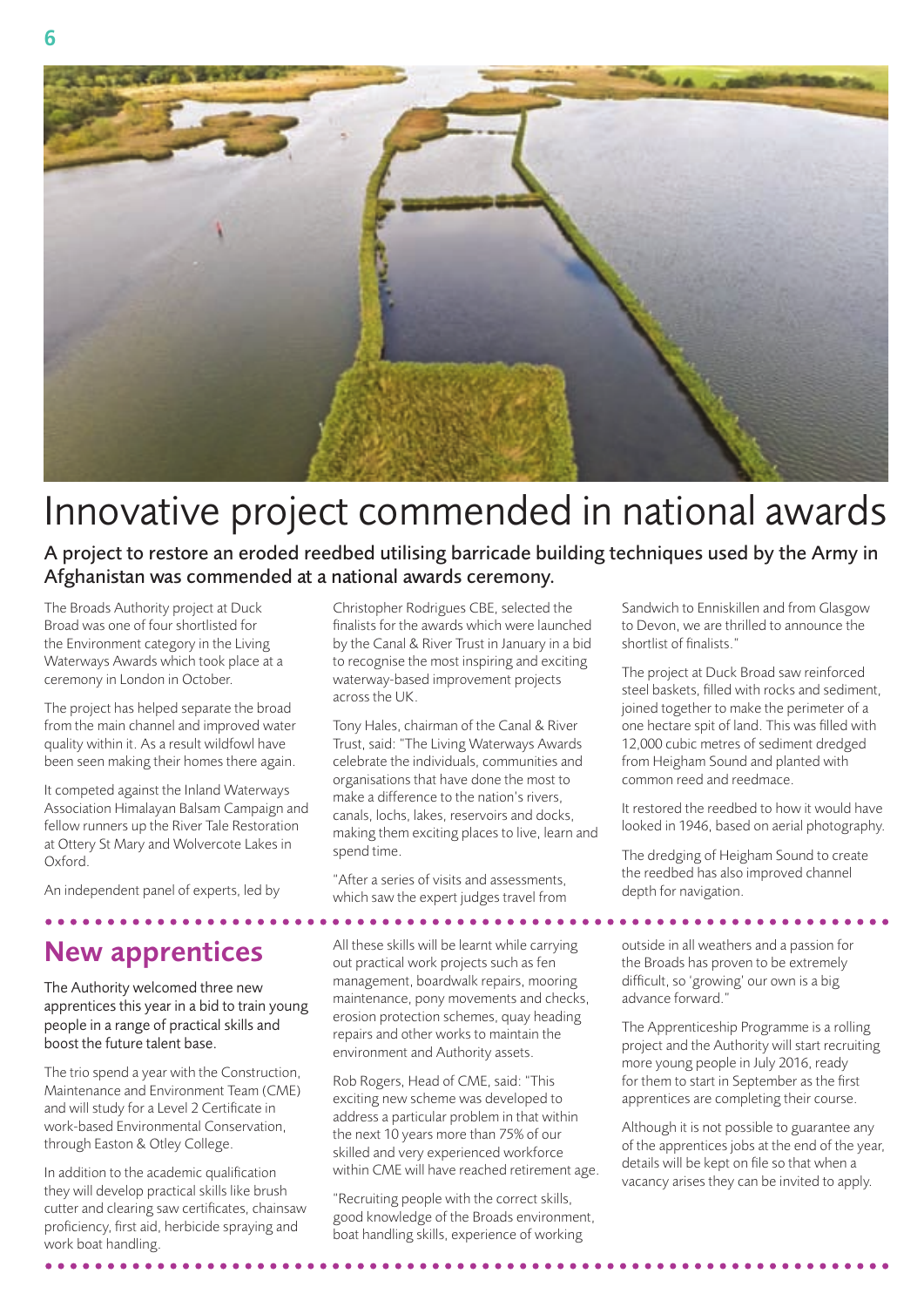#### Catchment work benefits all



*Constructing an earth bund in an arable field to retain topsoil following heavy rainfall.*

#### A project to improve the water that feeds into the Broads is underway for the benefit of all its users.

Slow the Flow has seen the construction of rural sustainable drainage systems across the catchment around the Broads area. Such systems are low tech, low cost solutions that can improve the quality of run-off from fields, roads and urban development.

The project is one of many being undertaken by the Broadland Catchment Partnership (BCP) as part of the Broadland Rivers Catchment Plan.

The partnership focuses on managing the land and water around the Broads, in an area ten times its size, to tackle issues of water quality, water shortage, flooding and wildlife habitats.

The Broads Authority co-hosts the BCP with the Norfolk Rivers Trust to deliver actions in the plan, manage projects, co-ordinate partners' activity and assist in funding applications.

Neil Punchard, BCP Officer, said: "Many rural sustainable drainage systems are already in place in the catchment but more widespread adoption is sought given increasing extreme rainfall events."

In addition, following the launch of the Broadland Rivers Catchment Plan in June 2014 various workshops and events have been held with stakeholders to gain their local knowledge and demonstrate equipment to help them with land and water management.

Funding for river restoration upstream on the Alma Beck in the Waveney catchment has been secured and is also being sought for a site at Ingworth on the Bure. An Environment Agency funded £28,000 project is also underway to install eel passes at four structures on the River Waveney.



*Coot - photo by Andrew Parkinson / 2020 vision*

# hree decades of restoration

A major review has found that further work to reduce nutrients infiltrating the Broads from surrounding land is essential for water clarity and quality and to ensure a stable ecosystem.

The review of ecology and the assessment of the restoration of the Broads was carried out by some of the UK's leading freshwater scientists on behalf of the Authority, Natural England and their partners. It also concluded that many of the smaller broads had been restored but that there were no "quick wins".

An excess of nitrogen and phosphorus over the years has caused green water and the growth of algae which shades out water plants, without which fish and bird populations have declined.

Andrea Kelly, Senior Ecologist for the Broads Authority said: "Water plants are the cornerstone of ecological recovery of the broads, they provide ecological stability. Clear water is required to get plants established. A diverse range of aquatic plants providing high cover is needed for ecosystem stability. A realistic target would mean at least 10 species and more than 50% cover.

"Over the past decades partnership working has achieved better water quality in our waterways and shallow lakes. The Broads Authority has put in place projects to enhance 26 lakes over the past 25 years and it has been heartening to see rare water plants emerge from the clear water, providing food for water birds and a home to dragonflies and other water life.

"Despite this excellent work, there is much more to be done. We are working through an all-inclusive approach to planning action in the Broadland rivers."

The partners may also need to consider sediment removal or other techniques to isolate the water from sediment nutrients if levels cannot be reduced by further work with farmers and water companies. Success however will depend on the individual conditions.

The review also concluded that biomanipulation, or the temporary removal of selected fish species, to help prompt plant recovery can only be sustainable over the long term where nutrient levels in the water are low and the ultimate target would be a mixed fish community.

The effects of climate change on the ecology of the water also needs to be understood further.

Ms Kelly said: "The results show that we should expect that restoration will take time, perhaps five to ten years or more, and there are no quick wins. Monitoring is also essential to judge effectiveness of restoration measures and to learn from the results."

Partners will be working together on enhancements to Hickling (page 1) and the Trinity Broads as top priorities in the next few years and will also work through the Catchment Partnership. Natural England has also won nearly £2 million from the Heritage Lottery Fund to improve water quality in Hoveton Great Broad.

The review will help direct management actions for the Broads over the next few decades.